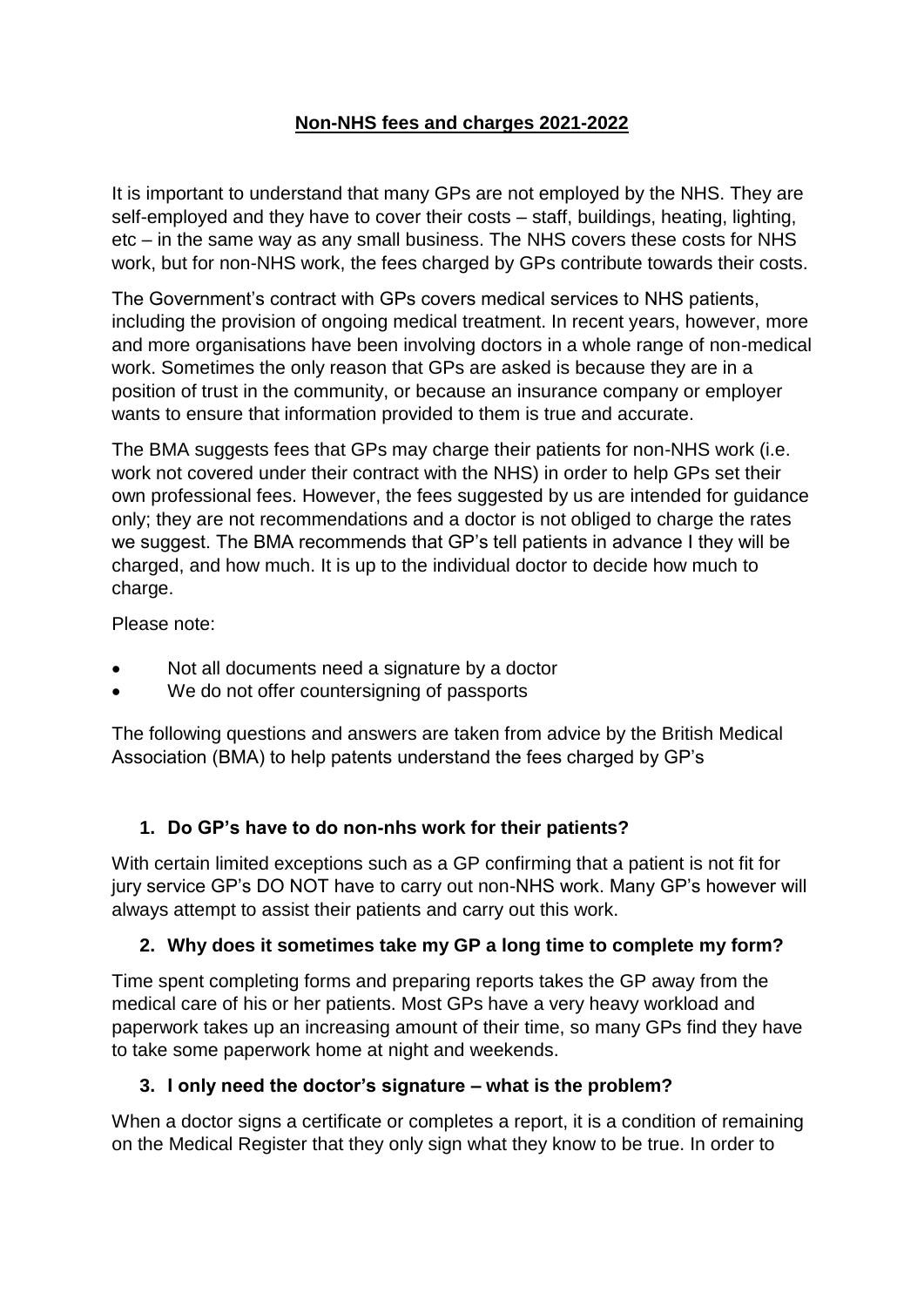complete even the simplest of forms, therefore, the doctor might have to check the patient's entire medical record.

Carelessness or an inaccurate report can have serious consequences for the doctor with the General Medical Council (the doctors' regulatory body) or even the Police.

# **4. Who sets the fees and why do different doctors charge different fees?**

The BMA suggest fees that may be charged in certain circumstances. However, these are intended for guidance only. Doctors are not obliged to charge the rates suggested by the BMA and the fee levels will generally reflect the amount of work and time involved.

# **5. Why do GP's charge for the completion of cremation forms?**

A deceased person cannot be cremated until the cause of death is definitely known and properly recorded. Before cremation takes place two certificates must be signed, one by the GP and one by another doctor. The completion of these forms is not part of a doctor's NHS duties and the fees are usually charged to the funeral director who generally passes on the cost to the family.

These fees are agreed with the National Association of Funeral Directors, the National Society of Allied and Independent Funeral Directors and Co-operative Funeral Care. Death Certificates are a separate form and are completed free of charge

## **6. What notice is needed for completion of reports and letters?**

To allow the practice to plan the GP's time 4 weeks' notice is required although many are completed within this time. Where a patient has an urgent request this should be explained to the receptionist who will note the request however it is not always possible for other more clinically urgent work to be delayed.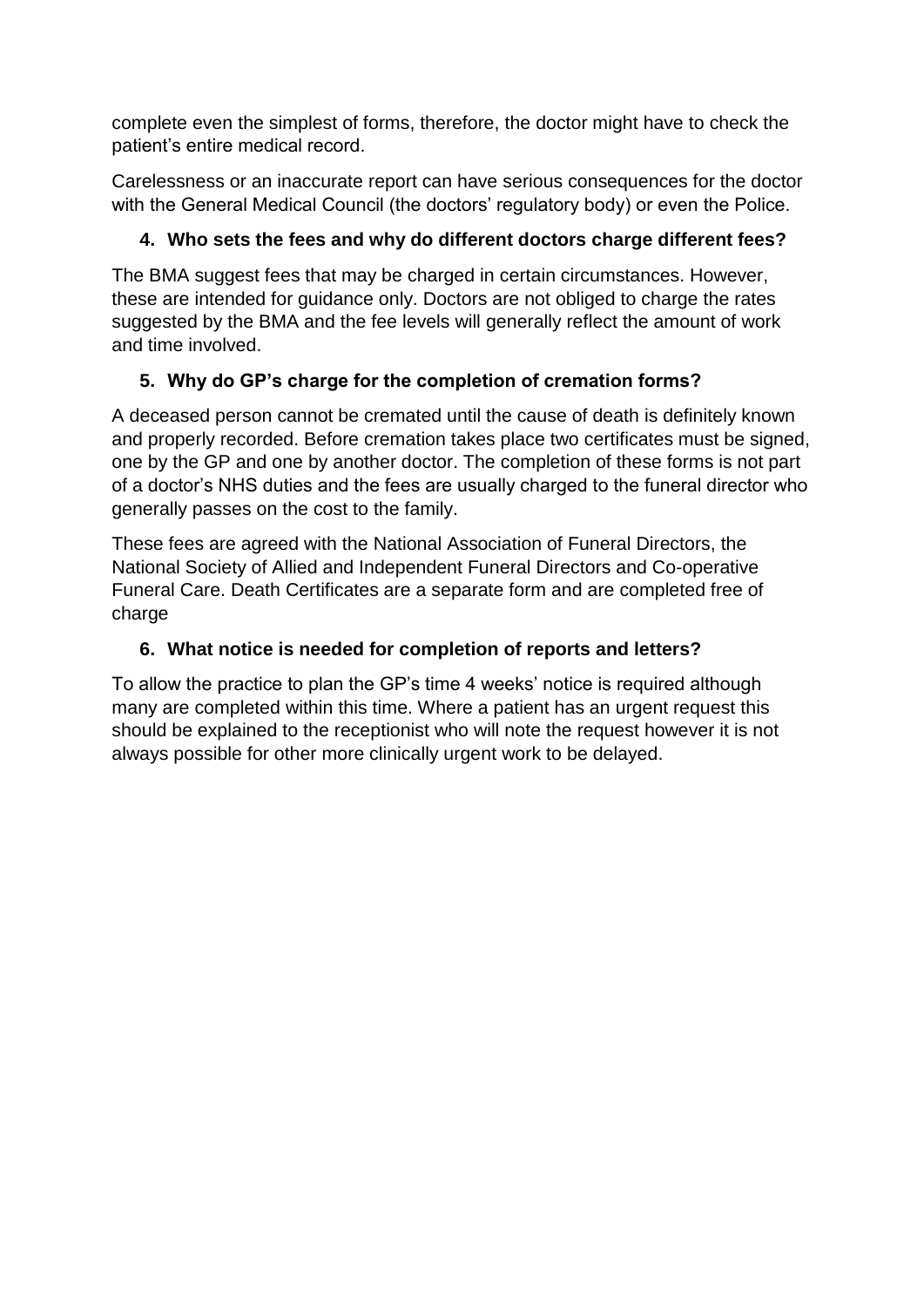# **Table of NHS fees and charges**

| <b>Medical Examinations</b>                                                        | Price £ |
|------------------------------------------------------------------------------------|---------|
|                                                                                    |         |
| HGV /LGV / PSU / PCV / COACH / BUS / TAXI including full medical and report        | 140     |
| Elderly Driver Report (without examination)                                        | 40      |
| <b>Elderly Driver Examination and Report</b>                                       | 70      |
| Pre-Employment Examination and Report                                              | 140     |
|                                                                                    |         |
| <b>Certificates and Forms</b>                                                      |         |
|                                                                                    |         |
| Letter re fitness to exercise                                                      | 40      |
| Fitness to travel letter (no medical)                                              | 40      |
| Fitness to travel (with examination)                                               | 70      |
| Shotgun Licence                                                                    | 40      |
| Seat belt exemption                                                                | 70      |
| Freedom from infection certificate                                                 | 40      |
| Private sick note (any sick note within the first 7 days is private)               | 40      |
| Letter to airline regarding medication etc.                                        | 40      |
| Short letter to Bank / Building Society / Housing / Council etc.                   | 40      |
| Cancellation of holiday claim form                                                 | 40      |
| To Whom It May Concern standard letter                                             | 40      |
| Administrative Letter (e.g confirmation of registration)                           | 20      |
| <b>Private Prescription</b>                                                        | 20      |
| Childminder (OFSTED health declaration form)                                       | 140     |
| Medical Insurance certificate (e.g. BUPA, PPA, PPP)                                | 40      |
|                                                                                    |         |
| <b>Adoption and Fostering</b>                                                      |         |
| Adoption fees are usually paid by the prospective parent, sometimes by the         |         |
| adoption/fostering agency or authority. This needs to be established prior to your |         |
| appointment                                                                        |         |
| Form AH - Health assessment, Prospective Carer                                     | 140     |
| Form AH2 - Adult Health Update, Parent                                             | 40      |
|                                                                                    |         |
| <b>Insurance Reports</b>                                                           |         |
| Report for Insurance Applicants, No Medical Exam (paid for by Insurance Company)   | 150     |
| Supplementary Insurance Reports                                                    | 75      |
|                                                                                    |         |
| Cremation Forms (2 forms completed by different GPs - set fee)                     |         |
| Certificate of Medical Attendant (Forms 4)                                         | 82      |
| <b>Confirmatory Medical Certificate (CR5)</b>                                      | 82      |